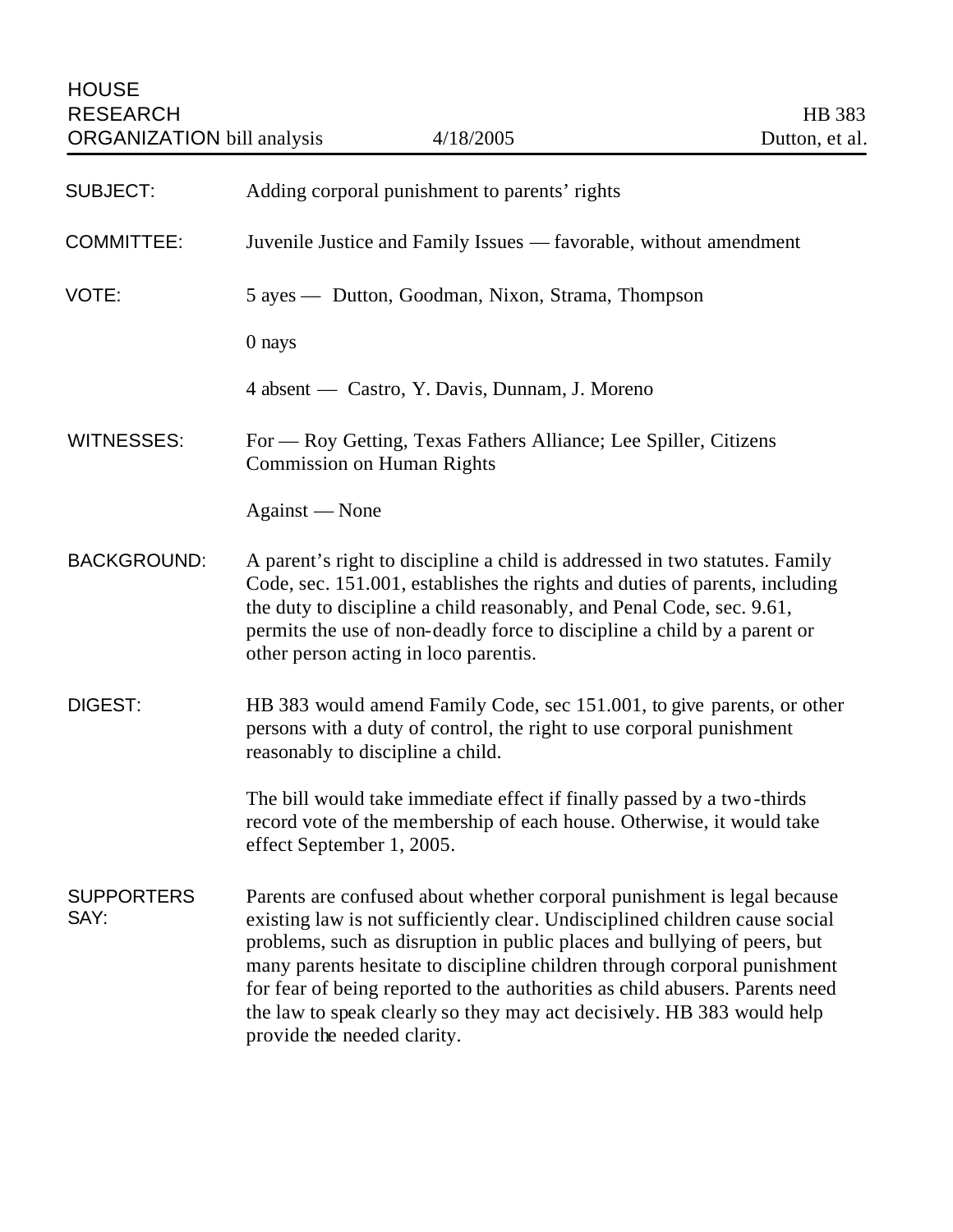## HB 383 House Research Organization page 2

Spanking can be a safe, effective component of discipline, and parents should have the clear right to use it. The bill would place corporal punishment within the environment of "reasonable discipline," and in no way would give a parent the right to abuse a child. Most parents know the difference between discipline and abuse, and existing laws prosecute those who cross that line.

Although the Penal Code now addresses corporal punishment, it does so as a defense to prosecution for child abuse. Saying corporal punishment is not a crime is different from saying affirmatively that parents have a right to use it. Most parents never will need a defense against child abuse, but they do need the right to use corporal punishment stated explicitly in law.

Parents are entrusted to make many decisions that affect their children, including methods of discipline. These decisions should be up to parents, not dictated by the state. This bill would impose no obligation on parents to use corporal punishment. It only would help remove government from that decision.

Parents are not necessarily the only adults charged with the legal duty of control for a child. For this reason, the bill grants the right to use corporal punishment to other persons charged with duty of control. Duty of control is imposed legally on a person appointed as a child's managing conservator in Family Code, ch. 153, subchapter G, and cannot be transferred casually. The bill would not apply to the use of corporal punishment by teachers or other school personnel.

HB 383 also would give much needed legislative guidance to the courts, many of which have demonstrated confusion on the issue through inconsistent rulings.

Texas Administrative Code, Title 40, prohibits foster parents from using corporal punishment on foster children. Since HB 383 is permissive, not mandatory, it would not require the Department of Protective and Regulatory Services (PRS) to revise this rule. PRS also ensures the safety of foster children by screening foster parents to ensure their ability to discipline appropriately and to comply with minimum care standards.

**OPPONENTS** SAY: Although some argue that the government should not dictate a parent's disciplinary options, government regularly intervenes in the private sphere to protect public safety and welfare. Corporal punishment should be no